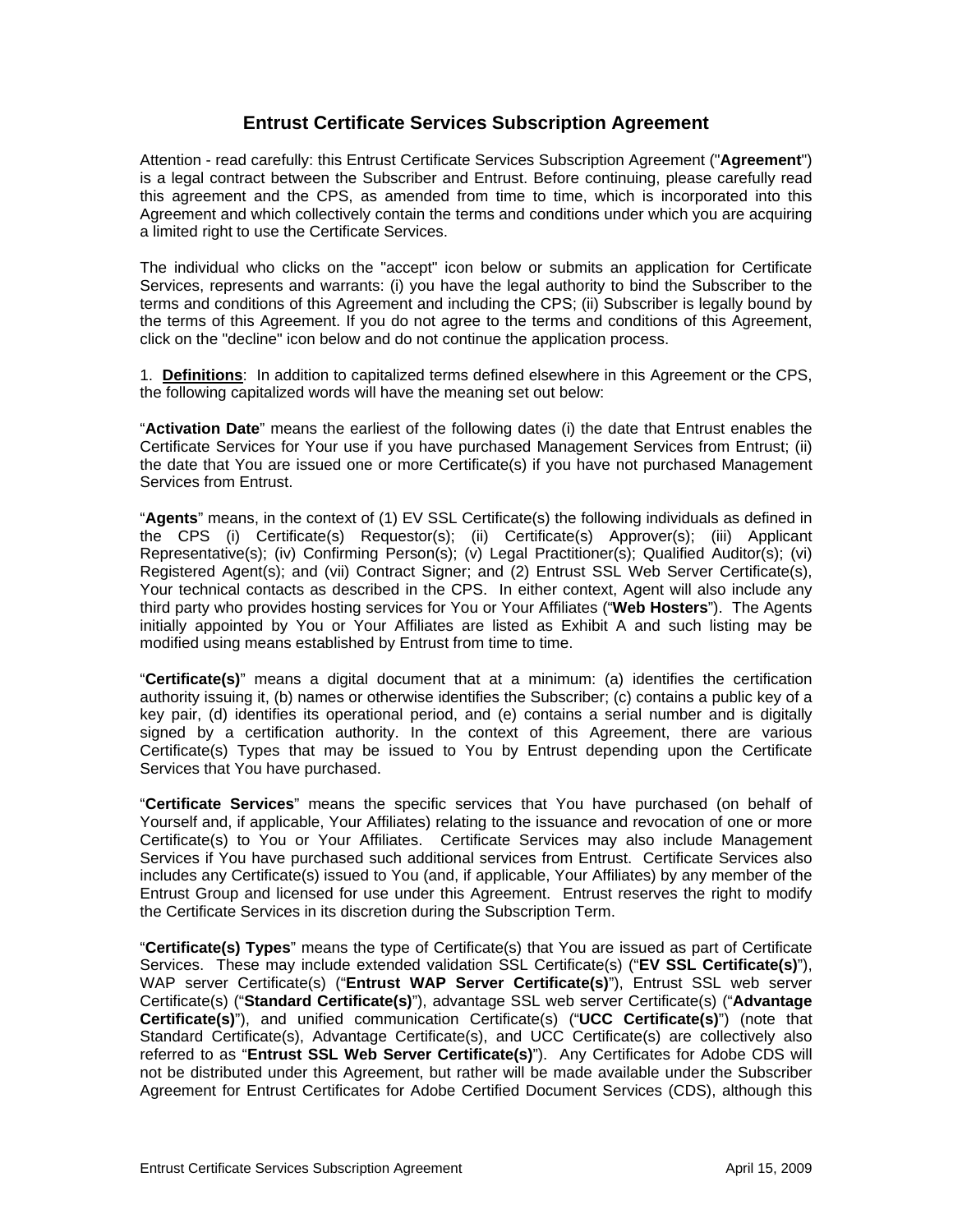agreement does describe the Management Services that may be made available for such Entrust Certificates for Adobe CDS.

"**Contract Signer**" means the individual who agrees to this Agreement on behalf of, and under the authority of, the Subscriber.

"**CPS**" means the most recent version of the certification practice statement that is incorporated by reference into this Agreement and the Certificate(s) that You are issued, as may be amended from time to time in accordance with the terms of the CPS. The CPS applicable to a specific Certificate(s) that You are issued in connection with Certificate Services depends on the Certificate(s) Type(s) and can be found on the Internet at http://www.entrust.net/cps or by contacting Entrust. For example, use of EV SSL Certificate(s) is governed by the most recent version of the document titled "Certification Practice Statements - EV SSL Certificate(s)", use of Entrust WAP Server Certificate(s) is governed by the most recent version of the document titled "Certification Practice Statements - WAP Certificate(s) WAP", and use of Entrust SSL Web Server Certificate(s) is governed by the most recent version of the document titled "Certification Practice Statement - SSL Certificate(s)".

"**Enterprise**" means You, Your Agents, and Your Affiliates.

"**Entrust**" means Entrust, Inc. if You are a resident of the United States; otherwise, Entrust means Entrust Limited. "Entrust Group" means collectively Entrust, Inc., its subsidiaries, its licensors (including for the avoidance of any doubt Microsoft), its Resellers, its suppliers, and the directors, officers, employees, agents and independent contractors of any of them.

"**EV Guidelines**" means the most recent version of the CA/Browser Forum Guidelines For Extended Validation Certificates posted on the Internet at http://www.cabforum.org/.

"**Governmental Authority**" means any foreign or domestic national, provincial, state, territorial, or local government authority; quasi-governmental authority; court; government organization; government commission; governmental board, bureau or instrumentality; regulatory, administrative or other agency; or any political or other subdivision, department, or branch of any of the forgoing.

"**Management Services**" means a self-service administration tool hosted by Entrust that is designed to help You manage Certificate(s) that may be made available to You by Entrust that enables You to manage the issuance, revocation, and expiry of one or more Certificate(s) issued to You as part of Certificate Services. Management Services are available in two (2) deployment and use models as may be described in the documentation: a certificate pooling model ("Pooling") and a non-pooling model ("Non-Pooling").

"**Person**" means and includes an individual, corporation, business, trust, partnership, limited liability company, association, joint venture, Governmental Authority, public corporation, or any other legal or commercial entity.

"**Reseller**" means a legal entity authorized by Entrust to resell Certificate Services to You.

"**Microsoft**" means Microsoft Corporation, a Washington corporation, with its principal place of business at One Microsoft Way, Redmond, Washington 98052-6399.

"**Subscription Fees**" means the fees established by Entrust that You will pay to use the Certificate Services, as posted from time to time at Entrust's internet web site and/or in the documentation included with the Management Services, or as set out in a quotation issued to You by Entrust, or as set out in a purchase order issued by You to Entrust (or an authorized reseller of Entrust) that has been accepted by Entrust. In spite of the foregoing, if You have purchased the Certificate Services through a Reseller the Subscription Fees will be the fees agreed to between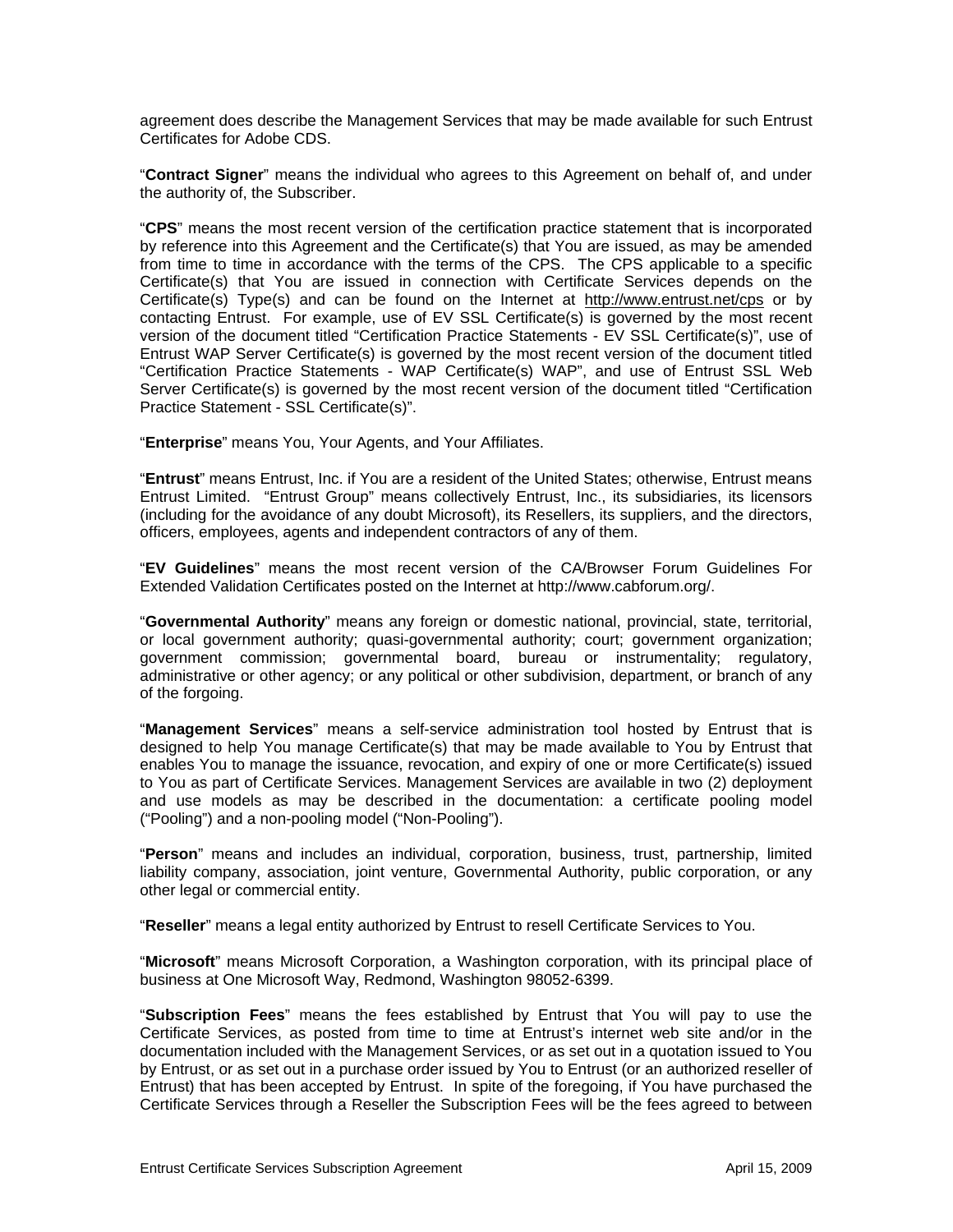You and such Reseller provided that such Reseller pays to Entrust such portion of such Subscription Fees as required pursuant to the written agreement between Entrust and such Reseller.

"**Subscription Term**" means the length of time that You have subscribed to purchase Certificate Services commencing on the Activation Date. In the case where You have purchased Certificate Services that: (i) do not include Management Services, the Subscription Term is the validity period of the applicable Certificate(s); (ii) include " Pooling" Management Services, the Subscription Term is the period of time for which You have purchased the right to use such Management Services, irrespective of whether the Certificate(s) that are issued to You as part of Certificate Services have validity periods extending beyond such period of time, or (iii) include "Non-Pooling" Management Services, the Subscription Term is the validity period of the applicable Certificate(s) issued under such Management Services, provided that all such Certificates are issued on or before the one (1) year anniversary of the Activation Date. In any case, the Subscription Term may be shortened pursuant to Section 7 of this Agreement.

"**You**", "**Your**" or "**Subscriber**" means the Person who has entered into this Agreement to receive Certificate Services.

"**Your Affiliates**" means Your controlled subsidiaries. In this context, a Subscriber controls a subsidiary if it owns fifty percent (50%) or more of the voting rights for the board of directors or other mechanism of control for the corporation or other entity.

### 2. **Services and License**

- (a) Issuance of Certificate(s): Upon receipt of Your application for Certificate Services, Entrust or a subcontractor acting on behalf of Entrust will perform limited verification (as described in the CPS) of the information submitted by Enterprise. After completing such verification, Entrust may issue You or Your Affiliates (if applicable) one or more Certificate(s) (depending on the amount of Subscription Fees You have paid) as described in the CPS. If Entrust issues Certificate(s) services to You or Your Affiliates (if applicable), Entrust will make such Certificate(s) available for retrieval.
- (b) Grant of License: Subject to the terms and conditions of this Agreement, Entrust hereby grants to Enterprise a non-exclusive, non-transferable license to use the Certificate Services; provided, however, that: (i) Enterprise may only use the Certificate Services (including for the avoidance of any doubt, all Certificate(s)) in compliance with this Agreement and the CPS, for the sole purposes of securing communications pertaining to Enterprise related business. If the Certificate Services include Management Services, Enterprise may only use the Management Services in compliance with this Agreement and the CPS for the purpose of managing Certificate(s) issued by Entrust to You or Your Affiliates. All use of the Management Services must be in accordance with the documentation supplied to You as part of the Management Services. If Entrust makes computer software available to Enterprise for download as part of the Certificate Services, such software will be licensed to Enterprise under the terms of the license agreement embedded in or associated with such software. Enterprise does not acquire any rights, express or implied, in the Certificate Services, other than those rights specified in this Agreement and the CPS. Enterprise will not host, time-share, rent, lease, sell, license, sublicense, assign, distribute or otherwise transfer any component of Certificate Services, except as provided in this Agreement and the CPS. If one or more enabling mechanisms ("**License String**") that provides Enterprise with access to the Certificate Services is supplied to Enterprise, Enterprise may only use such Licensing String for the purpose of using the Certificate Services and Enterprise may not copy or alter a Licensing String. Each permitted copy of all or part of any item of Certificate Services must include all copyright notices, restricted rights legends, proprietary markings and the like exactly as they appear on the copy delivered by Entrust to Enterprise. You may only deploy the number of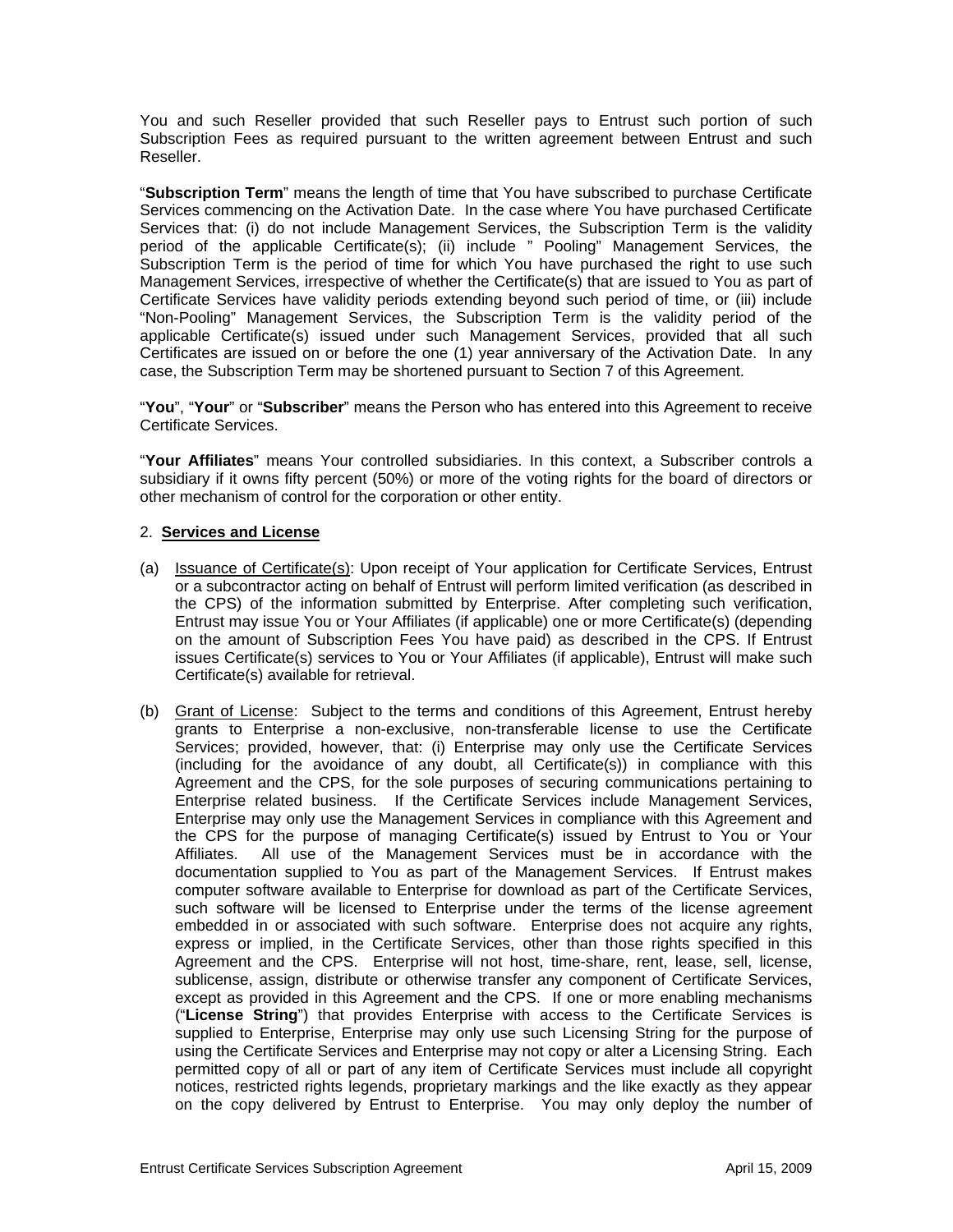Certificates that You have purchased from Entrust or its Reseller. The Certificate Services and all modifications, enhancements and derivative works thereof, including all right, title and interest (and all intellectual proprietary rights therein) remain the sole and exclusive property of Entrust and/or its third-party licensors. Enterprise will not copy, modify, adapt or merge copies of the Certificate Services except as provided in this Agreement and the CPS. Enterprise will not translate, reverse engineer, de-compile or disassemble the Certificate Services except to the extent that law explicitly prohibits this restriction notwithstanding a contractual restriction to the contrary. Enterprise will comply with all applicable laws including, without limitation, laws relating to import, export, licensing, and data protection, as they apply to the activities contemplated under this Agreement including without limitation Enterprise's right to export, import or use the Certificate Services. Enterprise will immediately cease to use the Certificate Services upon (a) expiration of the Subscription Term; (b) upon Enterprise's breach of this Agreement including the CPS.

(c) Lifecycle Monitoring Service: Entrust will provide You with a lifecycle monitoring service ("**LMS**"). The LMS is designed to reduce the chance of disruption of Your service which may be caused by the expiration of the Your Certificate(s). Entrust will use commercially reasonable efforts to send an email to the technical contact listed in the information provided to Entrust with Your Certificate Services Application (such person referred to as "**Notice Recipient**"). Such email will inform the Notice Recipient that Your Certificate(s) is due to expire shortly. Usually, the email notification will be sent approximately thirty (30) and fifteen (15) days prior to the date on which Your Certificate(s) is due to expire. In the event that the Notice Recipient changes, You can still receive a LMS email notice if You provide Entrust with updated contact information for the Notice Recipient at least sixty (60) days prior to the date that Your Certificate(s) is due to expire. You will not be eligible for the LMS if Your Notice Recipient changes and Entrust is not informed of such change within the time period set forth above.

### 3. **Fees**

You will pay all applicable Subscription Fees for any Certificate Services issued to You, plus any additional taxes. Such payment will be made within thirty (30) days of the receipt of an invoice from Entrust for any such Certificate Services; provided, however that if You have purchased the Certificate Services through a Reseller then the payment terms will be those terms established between You and such Reseller. In the event that You do not pay the applicable fees for any Certificate Services extended to You (or where You have purchased the Certificate Services through a Reseller and such Reseller does not pay Entrust the applicable fees for any Certificate Services in accordance with Entrust's agreement with such Reseller), Enterprise will not be entitled to use such Certificate Services (including for the avoidance of any doubt, any Certificate(s)) and Entrust may refused to process any subsequent applications submitted by You for additional Certificate Services and revoke all Certificate(s). All amounts due under this Agreement to Entrust must be paid to the invoicing member of the Entrust Group.

### 4. **Representations, Warranties And Additional Obligations**

You represent and warrant to Entrust and all third parties who rely or use the Certificate Services issued to You, that You have the authority to bind Your Affiliates to this Agreement and the CPS as a Subscriber (if Your Affiliates are issued any Certificate(s) or otherwise receive any Certificate Services in connection with the Management Services purchased hereunder, if applicable). You further represent and warrant that:

(i) all information provided to Entrust or to any independent third-party Registration Authorities, both in the Certificate(s) Request and as otherwise requested by Entrust in connection with the issuance of the Certificate(s) to be supplied by Entrust, is accurate and complete and does not contain any errors, omissions, or misrepresentations;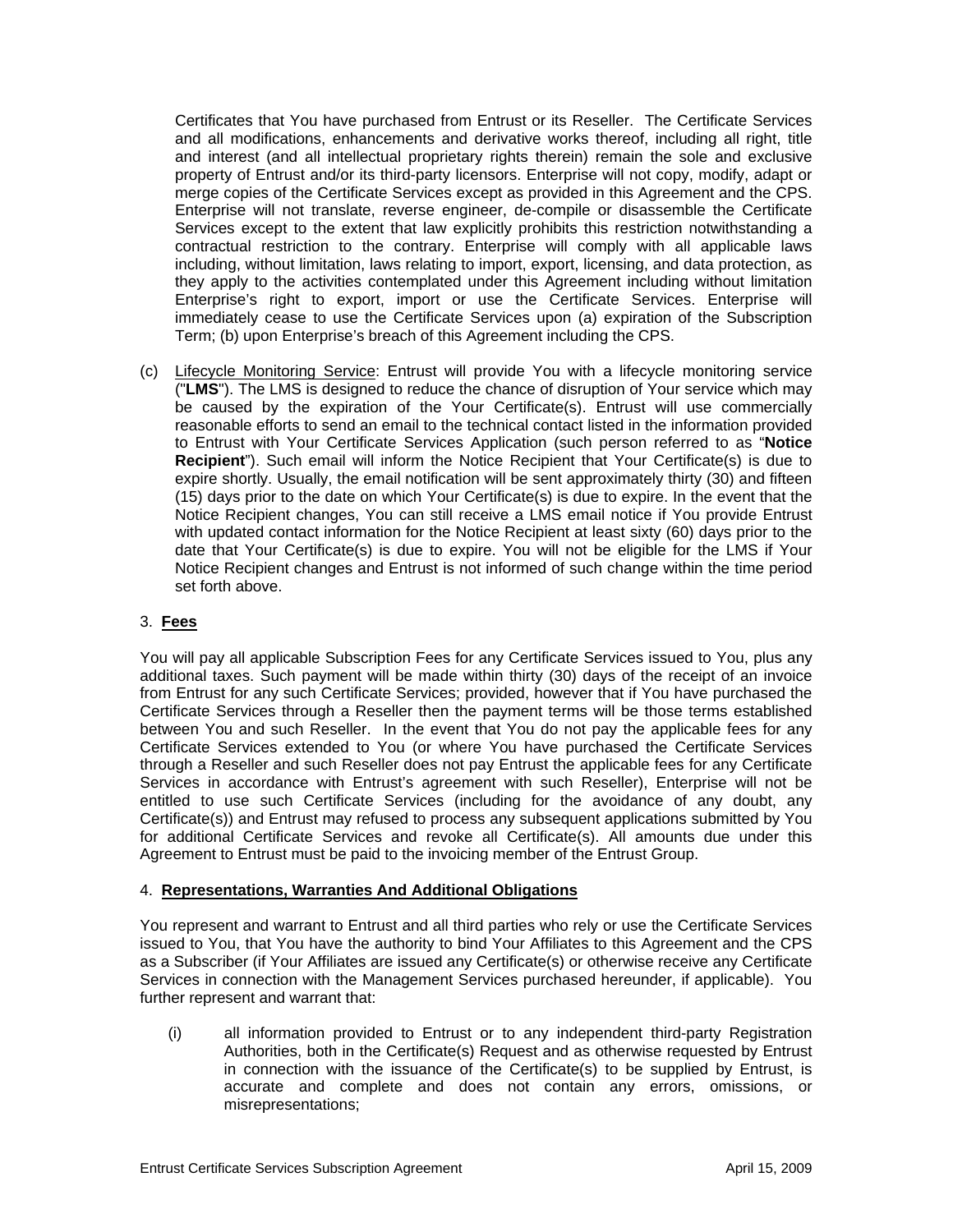- (ii) the Private Key corresponding to the Public Key submitted to Entrust in connection with Certificate Services Application was created using sound cryptographic techniques and all measures necessary have been taken to maintain sole control of, keep confidential, and properly protect the Private Key (and any associated access information or device – e.g., password or token) at all times;
- (iii) any information provided to Entrust or to any independent third-party Registration Authorities in connection with Certificate Services Application does not infringe, misappropriate, dilute, unfairly compete with, or otherwise violate the intellectual property, or other rights of any person, entity, or organization in any jurisdiction;
- (iv) the Certificate(s) will not be installed or used until it has reviewed and verified the accuracy of the data in each Certificate(s);
- (v) the Certificate(s) will be installed only on the server accessible at the domain name listed on the Certificate(s), and will only be used in compliance with all applicable laws, solely for authorized company business, and solely in accordance with the Agreement and the CPS;
- (vi) Entrust will be immediately notified if any information included in the Certificate Services Application changes or if any change in any circumstances would make the information in the Certificate Services Application misleading or inaccurate;
- (vii) all use of the Certificate Services and its associated private key will cease immediately, and the Subscriber will promptly request the revocation of the Certificate Services, if (1) any information included in the Subscriber's Certificate Services changes or if any change in any circumstances would make the information in the Certificate Services misleading or inaccurate; or (2) there is any actual or suspected misuse or compromise of the Private Key associated with the Public Key in the Certificate Services;
- (viii) all use of the Certificate Services will cease upon expiration or revocation of such Certificate Services, and such Certificate Services will be removed from the devices and/or software in which it has been installed;
- (ix) the Certificate Services will not be used for any hazardous or unlawful (including tortious) activities;
- (x) Your Agent's are duly authorized and qualified to perform this Agreement on Your Behalf, and such Agents will meet the requirements of this Agreement, the applicable CPS and, in the case of EV SSL Certificate(s), the Guidelines;
- (xi) the subject named in the Certificate(s) corresponds to You, and that You legally exist as a valid entity in the jurisdiction of incorporation specified in the Certificate(s); and
- (xii) You have the exclusive right to use the domain name listed in Certificate.

You expressly agree that You will:

- a) cause Your Affiliates who receive any Certificate Services hereunder, and Your Agents, to comply with the requirements of this Agreement, the applicable CPS and, in the case of EV SSL Certificate(s), the Guidelines;
- b) understand and, if necessary, receive proper education in the use of Public-Key cryptography and Certificate(s) including Certificate Services;
- c) provide, in any communications with Entrust or an independent third-party Registration Authority, correct information with no errors, misrepresentations, or omissions;
- d) generate a new, secure, and cryptographically sound Key Pair to be used in association with the Certificate Services or Subscriber's Certificate Services Application;
- e) read and agree to all terms and conditions of the CPS;
- f) refrain from modifying the contents of Certificate Services;
- g) use Certificate Services exclusively for legal and authorized purposes in accordance with the terms and conditions of the CPS and applicable laws;
- h) only use Certificate Services on behalf of the organization listed as the Subject in such Certificate Services;
- i) keep confidential and properly protect the Private Keys;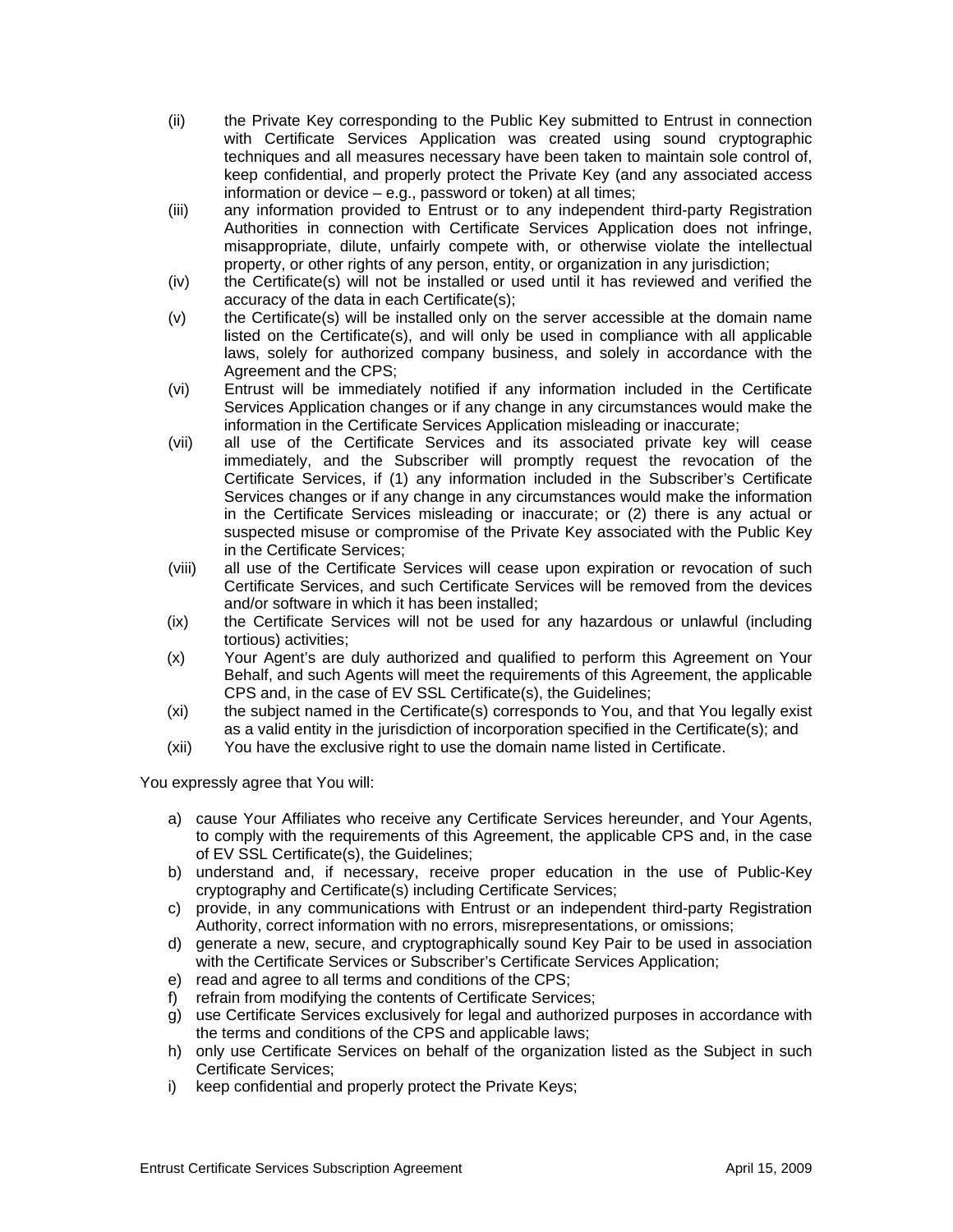- j) notify Entrust as soon as reasonably practicable of any change to any information included in the Subscriber's Certificate Services Application or any change in any circumstances that would make the information in the Subscriber's Certificate Services Application misleading or inaccurate;
- k) notify Entrust as soon as reasonably practicable of any change to any information included in the Certificate Services or any change in any circumstances that would make the information in the Certificate Services misleading or inaccurate;
- l) immediately cease to use Certificate Services if any information included in the Certificate Services or if any change in any circumstances would make the information in the Certificate Services misleading or inaccurate;
- m) notify Entrust immediately of any suspected or actual Compromise of the Private Keys and request the revocation of such Certificate Services;
- n) immediately cease to use the Certificate Services upon (a) expiration or revocation of such Certificate Services, or (b) any suspected or actual Compromise of the Private Key corresponding to the Public Key in such Certificate Services, and remove such Certificate Services from the devices and/or software in which it has been installed;
- o) only install the Certificate Services on one (1) World Wide Web server and only use such Certificate Services in connection with such server unless, otherwise expressly permitted by Entrust in writing;
- p) refrain from using the Private Key corresponding to the Public Key in the Certificate Services to sign other Certificate(s); and
- q) use appropriate judgment about whether it is appropriate, given the level of security and trust provided by Certificate Services, to use Certificate Services in any given circumstance.

Certificate Services and related information may be subject to export, import, and/or use restrictions. You will comply with all laws and regulations applicable to Your right to export, import, and/or use Certificate Services or related information, including, without limitation, all laws and regulations in respect to nuclear, chemical or biological weapons proliferation. You will be responsible for procuring all required licenses and permissions for any export, import, and/or use of Certificate Services or related information. Certain cryptographic techniques, software, hardware, and firmware ("Technology") that may be used in processing or in conjunction with Certificate Services may be subject to export, import, and/or use restrictions. You will comply with all laws and regulations applicable to a Subscriber's right to export, import, and/or use such Technology or related information. Subscribers will be responsible for procuring all required licenses and permissions for any export, import, and/or use of such Technology or related information. For the avoidance of any doubt, (1) Entrust will not be under any obligation to issue any Certificate containing pre-qualified information if such pre-qualified information is subsequently found to have changed or to be in any way inaccurate, incorrect, or misleading; (2) by submitting a request for Certificate, You are representing and warranting that the pre-qualified information has not changed and is in no way inaccurate, incorrect, or misleading; (3) Entrust shall be entitled to revoke an Certificate issued to You if (i) the pre-qualified information submitted by You is subsequently found to have changed or to be inaccurate, incorrect, or misleading, (ii) if revocation is requested by You, (iii) upon expiry or termination of this Agreement, or (iv) for any other reason identified for revocation in the CPS; (5) You must notify Entrust immediately of any change to any information included in any Certificate issued to You or any Certificate management service application submitted by You or any change circumstances that would make the information in any such Certificate or Certificate Management Service application inaccurate, incorrect, or misleading, and (6) You must notify Entrust immediately of any changes to prequalified information, or any changes in any circumstances that would make any pre-qualified information inaccurate, incorrect, or misleading.

You acknowledge that the Certificate Services (and any information incorporated therein or provided thereto) contain the confidential information of Entrust. You will not translate, reverse engineer, de-compile, disassemble, or develop competitive Certificate Services using any such information derived from Entrust's confidential information. You will retain Entrust's confidential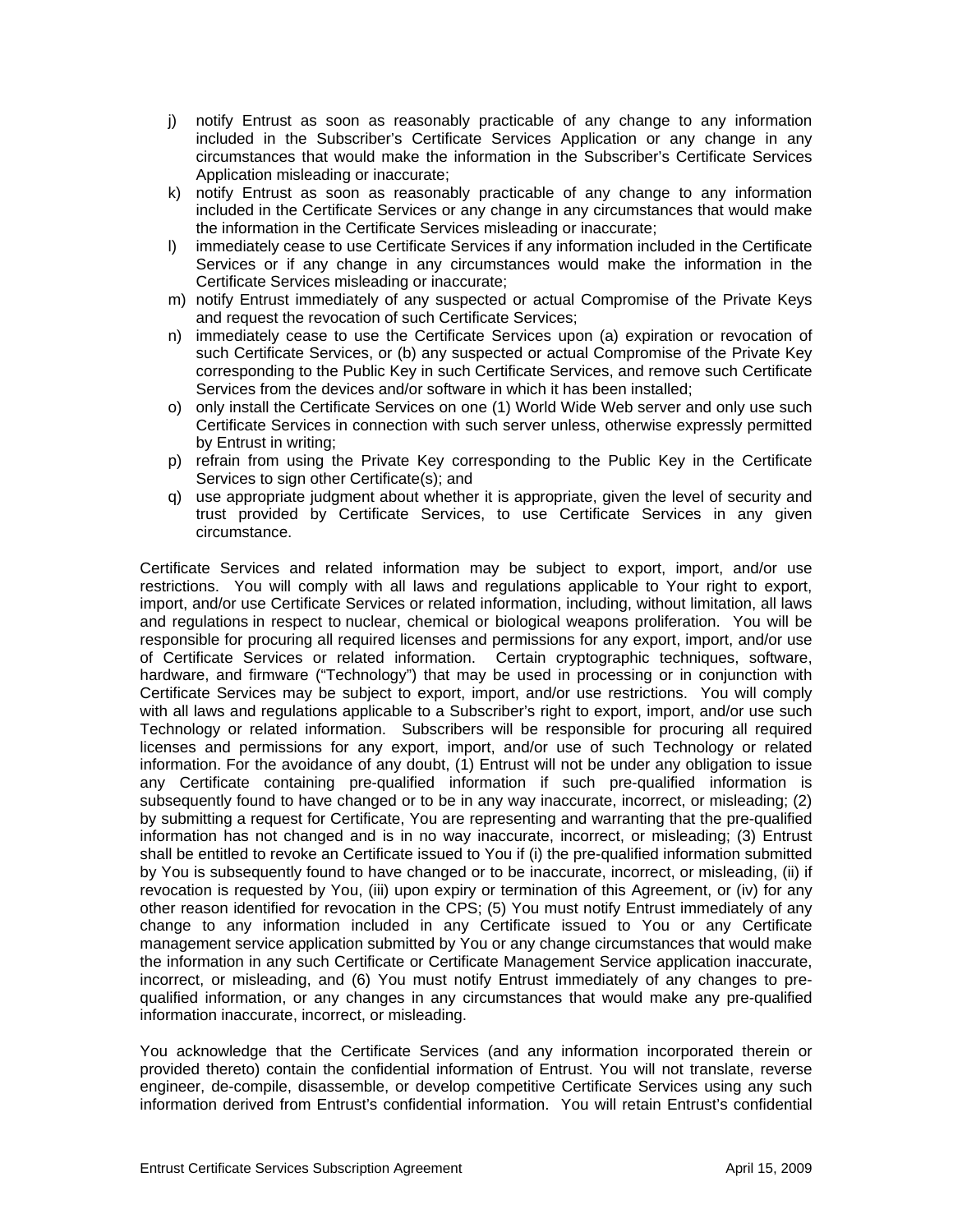information in confidence and will use, disclose, and copy it solely for the purpose of, and in accordance with the Agreement. You will only disclose Entrust's confidential information to Your employees and Enterprise employees with a need to know. You will use the same degree of care as You use to protect Your own confidential information of a similar nature, but no less than reasonable care, to prevent the unauthorized use or disclosure of Entrust's confidential information.

You will not be bound by any obligations restricting disclosure and use set forth in this Agreement with respect to Entrust's confidential information, or any part thereof, which: (i) was known to You prior to disclosure, without any obligation of confidentiality; (ii) was lawfully in the public domain prior to its disclosure, or becomes publicly available other than through a breach of this Agreement; (iii) was disclosed to You by a third party, provided that such third party is not in breach of any confidentiality obligation in respect of such information; or (iv) is independently developed by You.

If You are compelled pursuant to legal, judicial, or administrative proceedings, or otherwise required by law, to disclose the confidential information of Entrust, You will use reasonable efforts to seek confidential treatment for such confidential information, and provide prior notice to Entrust to allow Entrust to seek protective or other court orders.

# 5. **DISCLAIMER OF WARRANTY**

**EXCEPT FOR THE EXPLICIT REPRESENTATIONS, WARRANTIES, AND CONDITIONS PROVIDED IN THIS AGREEMENT AND THE CPS, CERTIFICATE SERVICES AND ANY SERVICES PROVIDED IN RESPECT TO CERTIFICATE(s) ARE PROVIDED "AS IS", AND NEITHER ENTRUST GROUP NOR ANY INDEPENDENT THIRD-PARTY REGISTRATION AUTHORITIES OPERATING UNDER THE ENTRUST CERTIFICATION AUTHORITIES, NOR ANY RESELLERS, CO-MARKETERS, OR ANY SUBCONTRACTORS, DISTRIBUTORS, AGENTS, SUPPLIERS, EMPLOYEES, OR DIRECTORS OF ANY OF THE FOREGOING MAKE ANY REPRESENTATIONS OR GIVE ANY WARRANTIES, OR CONDITIONS, WHETHER EXPRESS, IMPLIED, STATUTORY, BY USAGE OF TRADE, OR OTHERWISE, AND ENTRUST GROUP, ALL INDEPENDENT THIRD-PARTY REGISTRATION AUTHORITIES OPERATING UNDER THE ENTRUST CERTIFICATION AUTHORITIES, ALL RESELLERS OR CO-MARKETERS, AND ANY SUBCONTRACTORS, DISTRIBUTORS, AGENTS, SUPPLIERS, EMPLOYEES, OR DIRECTORS OF ANY OF THE FOREGOING SPECIFICALLY DISCLAIM ANY AND ALL REPRESENTATIONS, WARRANTIES, AND CONDITIONS OF MERCHANTABILITY, NON-INFRINGEMENT, TITLE, SATISFACTORY QUALITY, OR FITNESS FOR A PARTICULAR PURPOSE. EXCEPT FOR THE EXPLICIT REPRESENTATIONS, WARRANTIES AND CONDITIONS CONTAINED IN THIS AGREEMENT AND IN THE CPS, THE ENTIRE RISK OF THE USE OF ANY CERTIFICATE SERVICES OR ANY SERVICES PROVIDED IN RESPECT CERTIFICATE SERVICES OR THE VALIDATION OF DIGITAL SIGNATURES WILL BE BORNE SOLELY BY YOU.**

### 6. **LIMITATION OF LIABILITY**

**IN NO EVENT WILL THE TOTAL CUMULATIVE LIABILITY OF ENTRUST GROUP, ANY INDEPENDENT THIRD-PARTY REGISTRATION AUTHORITY OPERATING UNDER AN ENTRUST CERTIFICATION AUTHORITY, ANY RESELLERS, OR CO-MARKETERS, OR ANY SUBCONTRACTORS, DISTRIBUTORS, AGENTS, SUPPLIERS, EMPLOYEES, OR DIRECTORS OF ANY OF THE FOREGOING TO ANY SUBSCRIBER, RELYING PARTY OR ANY OTHER PERSON, ENTITY, OR ORGANIZATION ARISING OUT OF OR RELATING TO ANY CERTIFICATES, CERTIFICATE SERVICES OR ANY SERVICES OR SOFTWARE PROVIDED IN RESPECT TO CERTIFICATE SERVICES, INCLUDING ANY USE OR RELIANCE ON ANY CERTIFICATE SERVICES, EXCEED TWO THOUSAND UNITED STATES DOLLARS (\$2000.00 U.S.) ("CUMULATIVE DAMAGE CAP"). THE FOREGOING LIMITATIONS WILL APPLY TO ANY LIABILITY WHETHER BASED IN CONTRACT**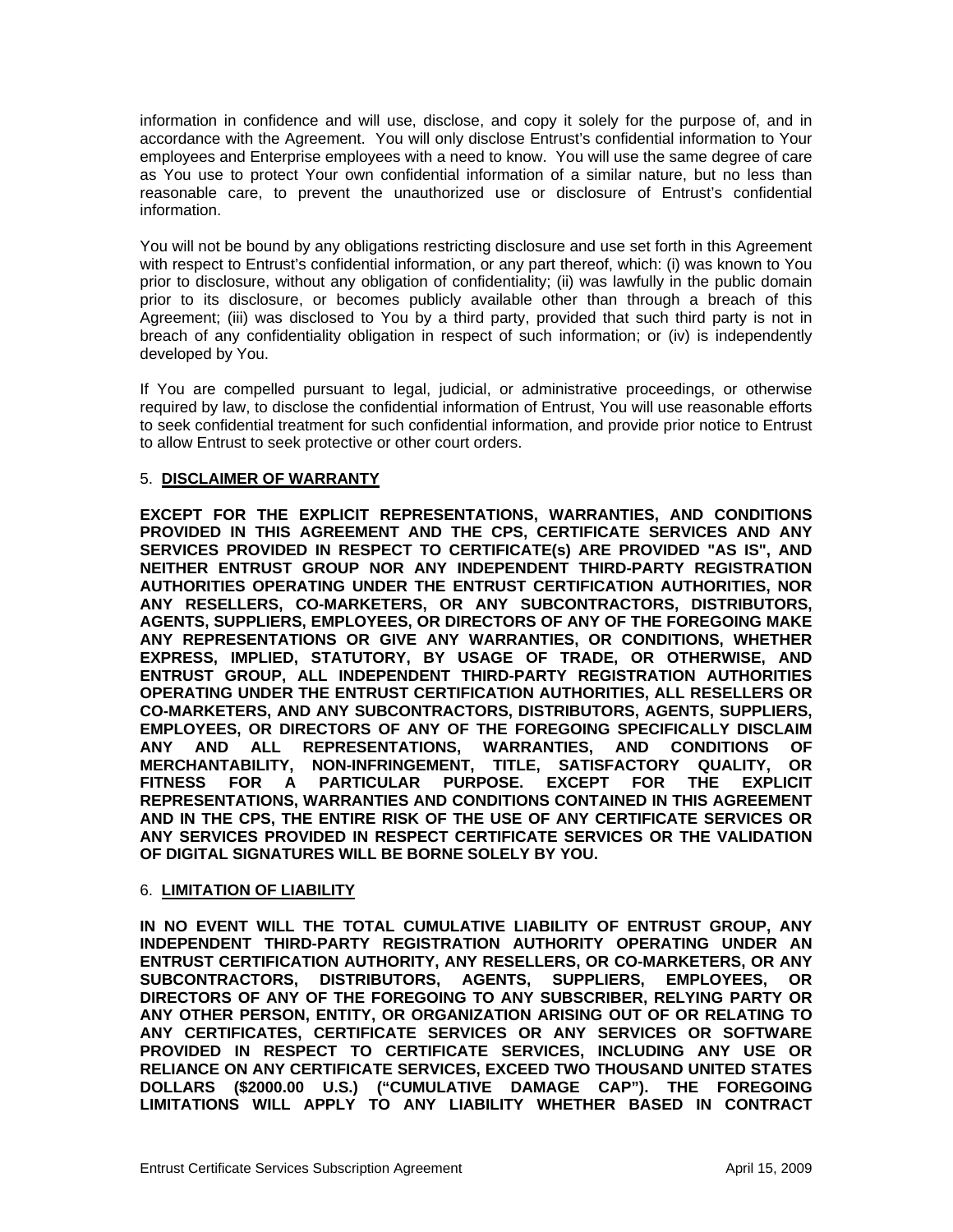**(INCLUDING FUNDAMENTAL BREACH), TORT (INCLUDING NEGLIGENCE), LEGISLATION OR ANY OTHER THEORY OF LIABILITY, INCLUDING ANY DIRECT, INDIRECT, SPECIAL, STATUTORY, PUNITIVE, EXEMPLARY, CONSEQUENTIAL, RELIANCE, OR INCIDENTAL DAMAGES.** 

**IN NO EVENT WILL ENTRUST GROUP OR ANY INDEPENDENT THIRD-PARTY REGISTRATION AUTHORITY OPERATING UNDER AN ENTRUST CERTIFICATION AUTHORITY, OR ANY RESELLERS, CO-MARKETERS, OR ANY SUBCONTRACTORS, DISTRIBUTORS, AGENTS, SUPPLIERS, EMPLOYEES, OR DIRECTORS OF ANY OF THE FOREGOING BE LIABLE FOR ANY INCIDENTAL, SPECIAL, STATUTORY, PUNITIVE, EXEMPLARY, INDIRECT, RELIANCE, OR CONSEQUENTIAL DAMAGES (INCLUDING, WITHOUT LIMITATION, DAMAGES FOR LOSS OF BUSINESS, LOSS OF BUSINESS OPPORTUNITIES, LOSS OF GOODWILL, LOSS OF PROFITS, BUSINESS INTERRUPTION, LOSS OF DATA, LOST SAVINGS OR OTHER SIMILAR PECUNIARY LOSS) WHETHER ARISING FROM CONTRACT (INCLUDING FUNDAMENTAL BREACH), TORT (INCLUDING NEGLIGENCE), LEGISLATION OR ANY OTHER THEORY OF LIABILITY.** 

**THE FOREGOING LIMITATIONS WILL APPLY NOTWITHSTANDING THE FAILURE OF ESSENTIAL PURPOSE OF ANY LIMITED REMEDY STATED HEREIN AND EVEN IF ENTRUST GROUP OR ANY INDEPENDENT THIRD-PARTY REGISTRATION AUTHORITY OPERATING UNDER AN ENTRUST CERTIFICATION AUTHORITY, OR ANY RESELLERS, CO-MARKETERS, OR ANY SUBCONTRACTORS, DISTRIBUTORS, AGENTS, SUPPLIERS, EMPLOYEES, OR DIRECTORS OF ANY OF THE FOREGOING HAVE BEEN ADVISED OF THE POSSIBILITY OF THOSE DAMAGES.** 

**SOME JURISDICTIONS DO NOT ALLOW THE EXCLUSION OR LIMITATION OF LIABILITY FOR CONSEQUENTIAL OR INCIDENTAL DAMAGES, SO THESE LIMITATIONS SET FORTH ABOVE MAY NOT APPLY TO CERTAIN SUBSCRIBERS, RELYING PARTIES, OR OTHER PERSONS, ENTITIES, OR ORGANIZATIONS. THE DISCLAIMERS OF REPRESENTATIONS, WARRANTIES, AND CONDITIONS AND THE LIMITATIONS OF LIABILITY IN THIS AGREEMEMT CONSTITUTE AN ESSENTIAL PART OF THIS AGREEMENT. ALL SUBSCRIBERS, RELYING PARTIES, AND OTHER PERSONS, ENTITIES, AND ORGANIZATIONS ACKNOWLEDGE THAT BUT FOR THESE DISCLAIMERS OF REPRESENTATIONS, WARRANTIES, AND CONDITIONS AND LIMITATIONS OF LIABILITY, ENTRUST WOULD NOT ISSUE CERTIFICATE(S) TO SUBSCRIBERS AND NEITHER ENTRUST NOR ANY ANY INDEPENDENT THIRD-PARTY REGISTRATION AUTHORITIES OPERATING UNDER AN ENTRUST CERTIFICATION AUTHORITY, NOR ANY RESELLERS, CO-MARKETERS, OR ANY SUBCONTRACTORS, DISTRIBUTORS, AGENTS, SUPPLIERS, EMPLOYEES, OR DIRECTORS OF ANY OF THE FOREGOING WOULD PROVIDE SERVICES IN RESPECT TO CERTIFICATE SERVICES AND THAT THESE PROVISIONS PROVIDE FOR A REASONABLE ALLOCATION OF RISK.** 

### 7. **Term**

This Agreement will continue for the Subscription Term, however, it will terminate if You, Your Affiliates, or Your Agents fail to comply with any of the material terms or conditions of this Agreement (including for the avoidance of any doubt, the CPS and in the case of EV SSL Certificates, the Guidelines). Entrust may also terminate this Agreement in its discretion with notice to You in order to comply with any third party licensing or other contractual or legal obligation to which Entrust is subject. This Agreement will terminate upon expiration of the Subscription Term or revocation by Entrust of all Certificates issued hereunder if such revocation occurs prior to the end of the Subscription Term. You must, upon such expiration cease all use of Your Certificate Services and remove any Certificates issued under this Agreement it from the devices and/or software in which it has been installed. The provisions entitled Representations, Warranties And Additional Obligations, Disclaimer of Warranties, Limitation of Liability, Term, Severability, Audit Right, Third Party Beneficiaries, Entire Agreement, and those provisions of the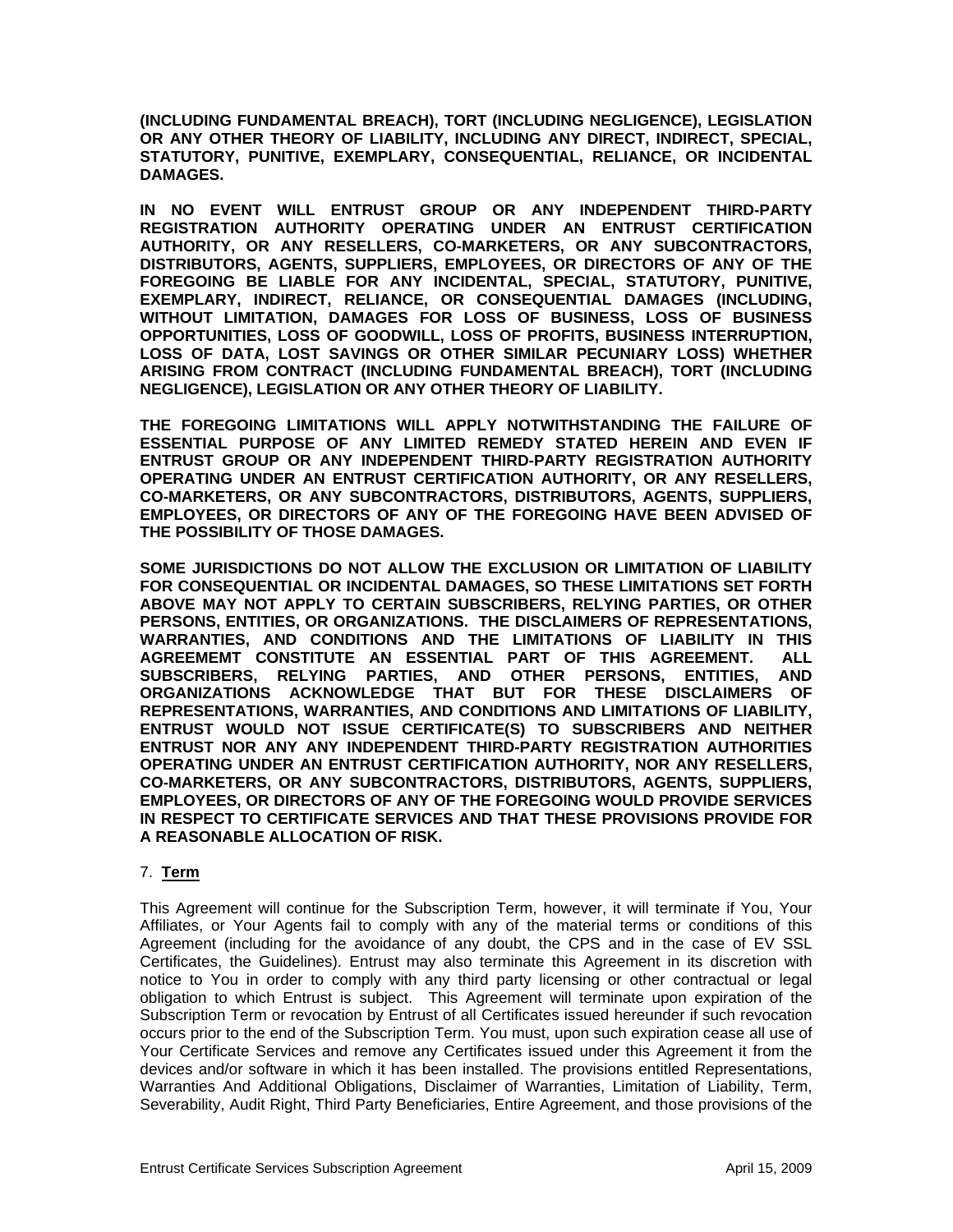CPS that are designated as surviving termination will continue in force even after any termination or expiration of this Agreement. All payment obligations will survive termination.

# 8. **Severability**

Whenever possible, each provision of this Agreement, the CPS, any other agreements will be interpreted in such manner as to be effective and valid under applicable law. If the application of any provision of this Agreement, the CPS, any other agreements or any portion thereof to any particular facts or circumstances will be held to be invalid or unenforceable by an arbitrator or court of competent jurisdiction, then (i) the validity and enforceability of such provision as applied to any other particular facts or circumstances and the validity of other provisions of this Agreement, the CPS, or any other agreements will not in any way be affected or impaired thereby, and (ii) such provision will be enforced to the maximum extent possible so as to effect its intent and it will be reformed without further action to the extent necessary to make such provision valid and enforceable.

**FOR GREATER CERTAINTY, IT IS EXPRESSLY UNDERSTOOD AND AGREED THAT EVERY PROVISION OF THIS AGREEMENT, THE CPS, AND ANY OTHER AGREEMENTS THAT DEALS WITH (I) LIMITATION OF LIABILITY OR DAMAGES, (II) DISCLAIMERS OF REPRESENTATIONS, WARRANTIES, CONDITIONS, OR LIABILITIES, OR (III) INDEMNIFICATION, IS EXPRESSLY INTENDED TO BE SEVERABLE FROM ANY OTHER PROVISIONS OF THIS AGREEMENT, THE CPS, AND ANY OTHER AGREEMENTS AND WILL BE SO INTERPRETED AND ENFORCED.** 

### 9. **Third Party Databases and D-U-N-S® Number**

In performing limited verification Entrust (or a subcontractor acting on behalf of Entrust (a "Subcontractor")) may determine whether the organizational identity, address, and domain name provided with Your Certificate Services Application are consistent with information contained in third-party databases (the "Databases"), which may include the Dun & Bradstreet Inc. ("D&B") database. Entrust or a Subcontractor may perform an investigation which may attempt to confirm Your business name, street address, mailing address, telephone number, line of business, year started, number of employees, CEO, telephone number and Your business existence. You may be assigned a D-U-N-S® Number if Entrust or its Subcontractor is able to procure independent confirmation that Your business exists at the address included in Your Certificate Services Application. You acknowledge that some of the information submitted to obtain Certificate Services and/or a D-U-N-S® Number may become included in the Databases. This information will only include: business name, street address, mailing address, telephone number (outside source), line of business, year started, number of employees, CEO, telephone number and Your business existence. You acknowledge that the foregoing information as contained in the Databases may be licensed by Entrust or its Subcontractor to third parties who may offer You business products and services.

### 10. **Use of the Entrust Secured Site-Sea**l

Subject to the terms and conditions of this Agreement, You may use Your Certificate Services with the Entrust Secured Site-Seal; provided, however that (i) Entrust delivers to You the Entrust Secured Site-Seal together with, or in conjunction with, Your Certificate Services; and (ii) **BY CLICKING THE "ACCEPT" ICON BELOW AND BY USING THE ENTRUST SECURED SITE-SEAL, YOU AGREE TO BE BOUND BY THE TERMS AND CONDITIONS OF THE ENTRUST SECURED SITE-SEAL LICENSE AGREEMENT SET FORTH AT** http://www.entrust.net/cps**.**

### 11. **Third Party Beneficiaries**